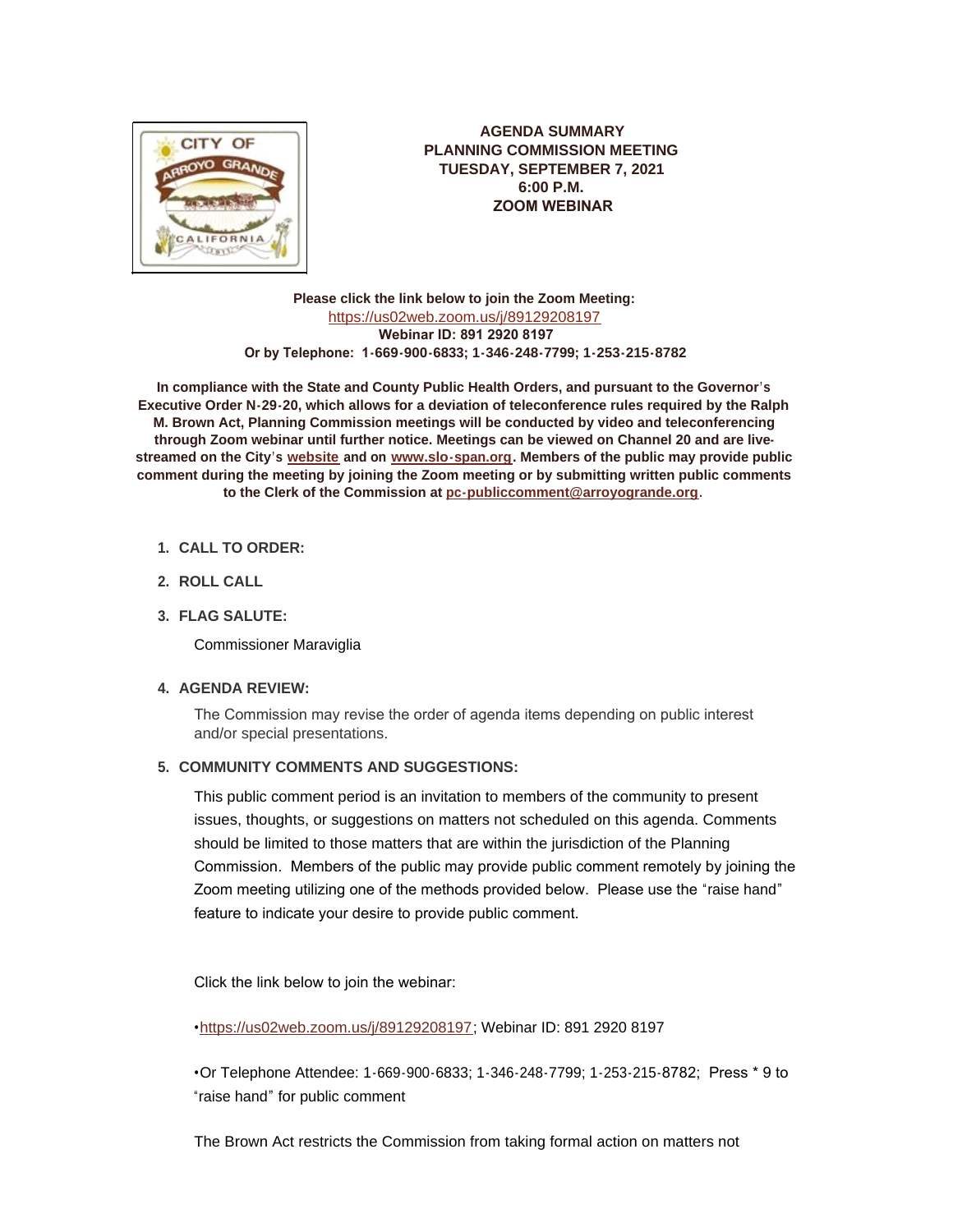published on the agenda. In response to your comments, the Chair or presiding official may:

•Direct City staff to assist or coordinate with you.

•A Commissioner may state a desire to meet with you.

•It may be the desire of the Commission to place your issue or matter on a future agenda.

Please adhere to the following procedures when addressing the Commission:

•Comments should be limited to 3 minutes or less.

•Your comments should be directed to the Commission as a whole and not directed to an individual Commissioner.

•Slanderous, profane or personal remarks against any Commissioner or member of the audience shall not be permitted.

## **WRITTEN COMMUNICATIONS: 6.**

Correspondence or supplemental information for the Planning Commission received after Agenda preparation. In compliance with the Brown Act, the Commission will not take action on correspondence relating to items that are not listed on the Agenda, but may schedule such matters for discussion or hearing as part of future agenda consideration.

Documents:

[2021-09-07\\_Written Communication-](http://www.arroyogrande.org/AgendaCenter/ViewFile/Item/11140?fileID=17423) Gibson.pdf

### **CONSENT AGENDA: 7.**

### **CONSIDERATION OF APPROVAL OF MINUTES** 7.a.

Recommended Action: Approve the minutes of the August 17, 2021 Regular Planning Commission meeting.

Documents:

#### [2021-09-07\\_7a Minutes for Approval.pdf](http://www.arroyogrande.org/AgendaCenter/ViewFile/Item/11440?fileID=17424)

**CONSIDERATION OF LOT LINE ADJUSTMENT NO. 21-003; LOCATION – 1200 EAST**  7.b. **GRAND AVENUE; APPLICANT – JAMES MOTTER; REPRESENTATIVE – JAMES COOPER, GARING, TAYLOR AND ASSOCIATES**

Recommended Action: It is recommended that the Planning Commission adopt a Resolution approving Lot Line Adjustment No. 21-003.

Documents: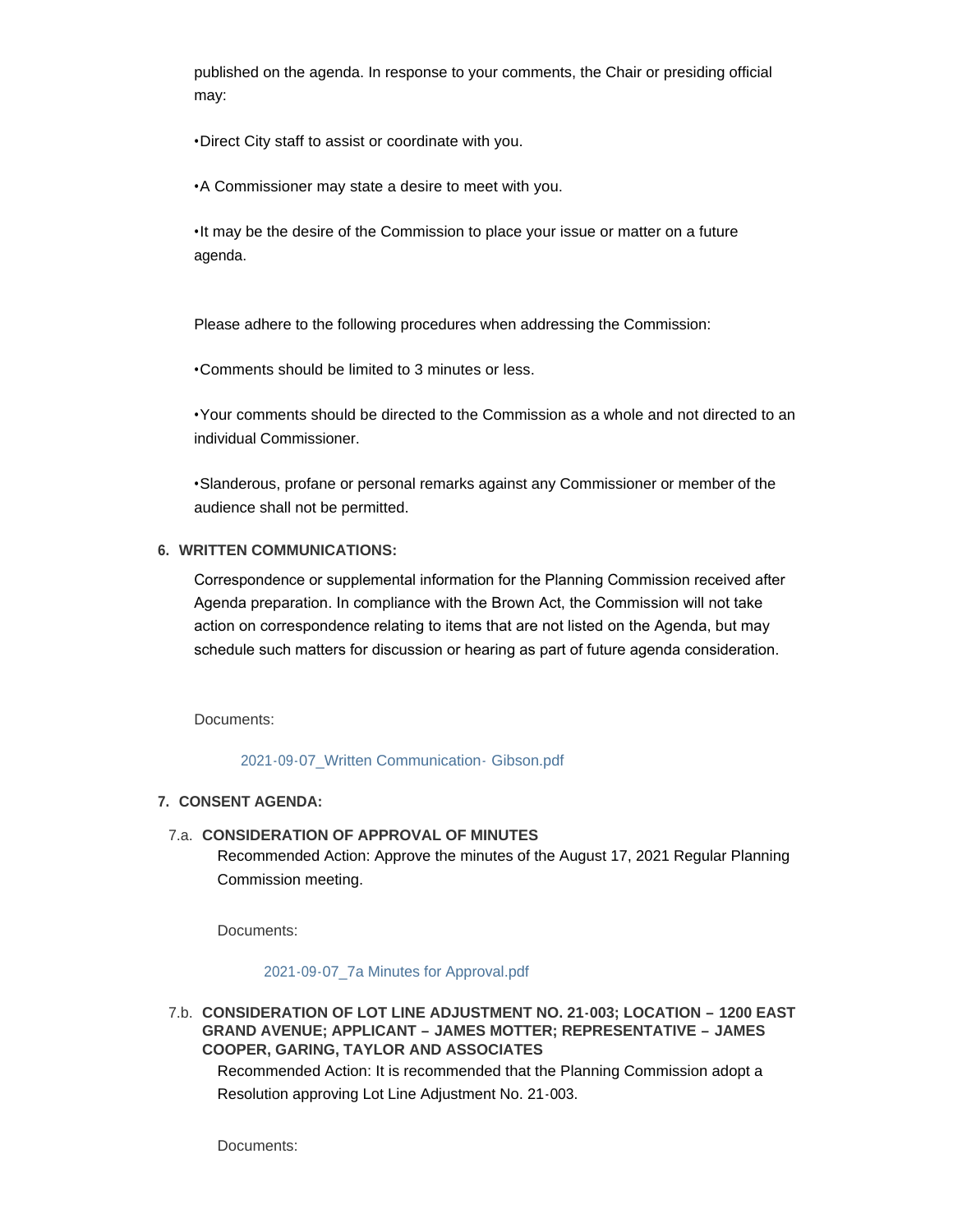### **PUBLIC HEARINGS: 8.**

**CONSIDERATION OF CONDITIONAL USE PERMIT 21-006; ESTABLISHMENT OF A**  8.a. **FITNESS FACILITY IN AN EXISTING COMMERCIAL SPACE; LOCATION – 134 NELSON STREET; APPLICANT – TARA WARWICK, TARAFIED FITNESS, LLC**  Recommended Action: It is recommended that the Planning Commission adopt a Resolution approving the project.

Documents:

[2021-09-07\\_8a 134 Nelson.pdf](http://www.arroyogrande.org/AgendaCenter/ViewFile/Item/11427?fileID=17422)

**CONSIDERATION OF CONDITIONAL USE PERMIT 21-005; ADDITION TO AN**  8.b. **EXISTING COMMERCIAL STRUCTURE AND ESTABLISHMENT OF AN ART GALLERY AND WINE TASTING COLLECTIVE; LOCATION – 211 E. BRANCH ST.; APPLICANT –ERIC AND GILLIAN VON BERG; REPRESENTATIVE – JENNIFER MARTIN, JENNIFER MARTIN ARCHITECTURE AND DESIGN**

It is recommended that the Planning Commission adopt the prepared Resolution approving the project.

Documents:

[2021-09-07\\_8B\\_211 E Branch CUP.pdf](http://www.arroyogrande.org/AgendaCenter/ViewFile/Item/11442?fileID=17427) [2021-09-07 Supplemental Memo -Item 8.b.pdf](http://www.arroyogrande.org/AgendaCenter/ViewFile/Item/11442?fileID=17428)

**CONSIDERATION OF APPEAL TO PLANNING COMMISSION CASE 21-002;**  8.c. **APPEAL OF PLOT PLAN REVIEW 21-018 FOR THE ESTABLISHMENT OF A VACATION RENTAL; LOCATION – 1170 LINDA DRIVE; APPELLANTS – MICHELLE CHARITON AND JAMI FORDYCE**

**Recommended Action**: It is recommended that the Planning

Commission adopt a Resolution denying Appeal Case No. 21-002 and approving Plot Plan Review 21-018

Documents:

[2021-09-07\\_8c\\_redacted.pdf](http://www.arroyogrande.org/AgendaCenter/ViewFile/Item/11444?fileID=17431) [Supplemental Memo1-2\\_Redacted.pdf](http://www.arroyogrande.org/AgendaCenter/ViewFile/Item/11444?fileID=17432) [Supplemental Memo 3\\_Redacted.pdf](http://www.arroyogrande.org/AgendaCenter/ViewFile/Item/11444?fileID=17433)

## **NON-PUBLIC HEARING ITEMS: 9.**

None.

### **NOTICE OF ADMINISTRATIVE DECISIONS SINCE AUGUST 17, 2021 10.**

Documents:

[2021-09-07 Administrative Decisions.pdf](http://www.arroyogrande.org/AgendaCenter/ViewFile/Item/11144?fileID=17419)

11. COMMISSION COMMUNICATIONS: